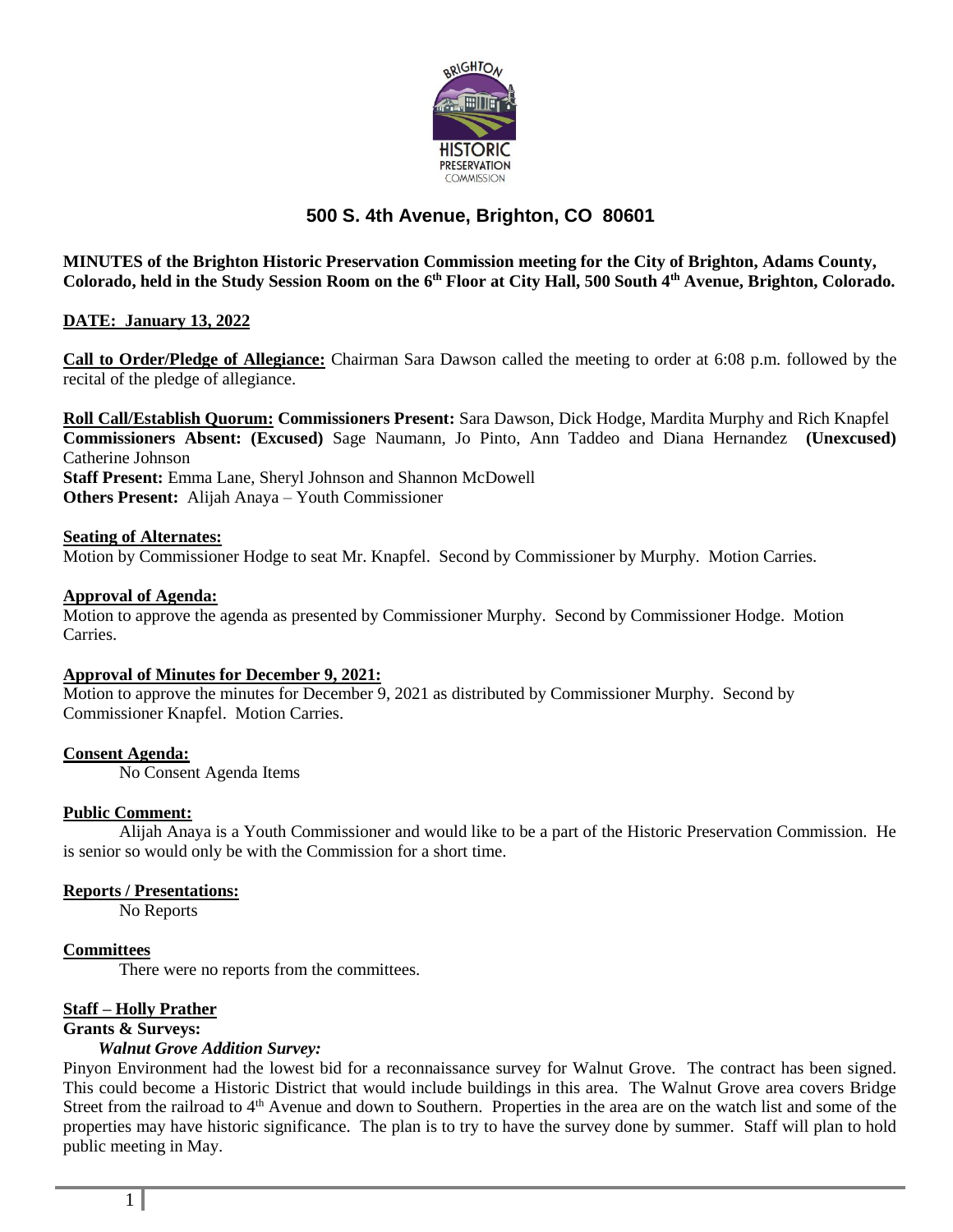## *Pioneer Cemetery:*

There is no update at Mr. Knapfel is still collecting information. He is working on getting information on the people that are buried here. The snow has also slowed him down. Mr. Knapfel will go out and look at the stones but it may have to wait until spring. Hatti McCoy deeded the cemetery to the City. The cemetery has a McCoy – Donelson connection. The Adams County Historic Society may have some information also.

## **Historic Preservation Updates:**

There are no new updates. All of the COA's have been cleared out. Ms. Lane will report any updates that she gets.

## **Museum Updates:**

Ms. Schreck is no longer with the City. Mr. Armstrong has been working in the interim at the museum. Ms. Schreck's position has been posted. Currently the museum is closed as the next exhibit is being installed. Volunteers are still able to make an appointment and come to do research. The new exhibit will be a "Storytelling of the History of Brighton". The exhibit will have something for all ages including a sand table where young children can dig for fossils. There will be before and after scenes. It will show how Brighton has grown and progressed. There may also be a Lego exhibit. There will be a soft opening as the exhibit prepares to open to the public.

## **Commissioner Workshops/Seminars Update:**

Any educational or CLG trainings that the Commissioners attend should be reported back to Ms. Lane for the annual CLG Report. The Saving Places Conference counts towards the education requirement. Each Commissioner has to attend at least one CLG or similar educational training.

## **Unfinished Business:**

## *2021 Budget Update*

There are still December expenses that need to be accounted for. There was still \$5,235 left that will not carry over. The \$4,645 in Professional Services will carry over though. There will be several costs for the new exhibit that will be part of the 2022 budget. There will be more exhibits and Mr. Armstrong has some cool things in the works.

## *2022 Budget Update*

The funds in the donation account could be used for more public outreach, plaques for designations and help with the Gala expenses. Ms. Lane presented information regarding the donation account. A letter was sent to the American Legion acknowledging their donation of \$9,000 in 2014 and the intention of the funds. Mr. Armstrong would like to use some of the funds to purchase display cases for exhibits. He is looking at purchasing about \$5,000 for display cases. It is possible that \$13,500 for the Pinon contract could come out of this and then the Professional Services funds could be used for another project.

Motion to purchase display cases along with shipping costs from funds from the donation account by Commission Murphy. Second by Commissioner Hodge. Motion carries.

## *Code Amendment Request Letter*

Ms. Lane made edits to the letter from what was presented in December. The terms were left in and the attendance policy was discussed. This change would only be for Historic Preservation and not all Boards and Commissions. The changes were discussed. Ms. Lane stated that the Commission could have her make more changes or if the Commission agreed to the changes, then a motion would be required to take the Code Amendment Letter to City Council. Ms. Lane stated that if the Code Amendment Letter passes, then the By-Laws would need to be updated and given to Legal for approval.

Motion to approve the Code Amendment Letter to go to City Council for legal review by Commissioner Hodge. Seconded by Commissioner Knapfel. Motion carries.

## **New Business:**

### *Review and Approval of Code of Ethics Document*

A Code of Ethics for the Museum is needed for the StEP's program. These Code of Ethics are different than the Code of Ethics for the City. The Code of Ethics for the Museum include the caring for items, interpretation, culturally respectful, standards, roles, responsibilities of staff and volunteers. These are general guidelines that will help to maintain confidence and trust in the museum items. It outlines the Mission, Vision and Values that are required to be a State Repository and so that we do not lose said status. The Code also addressed trading guidelines. Some of the archeology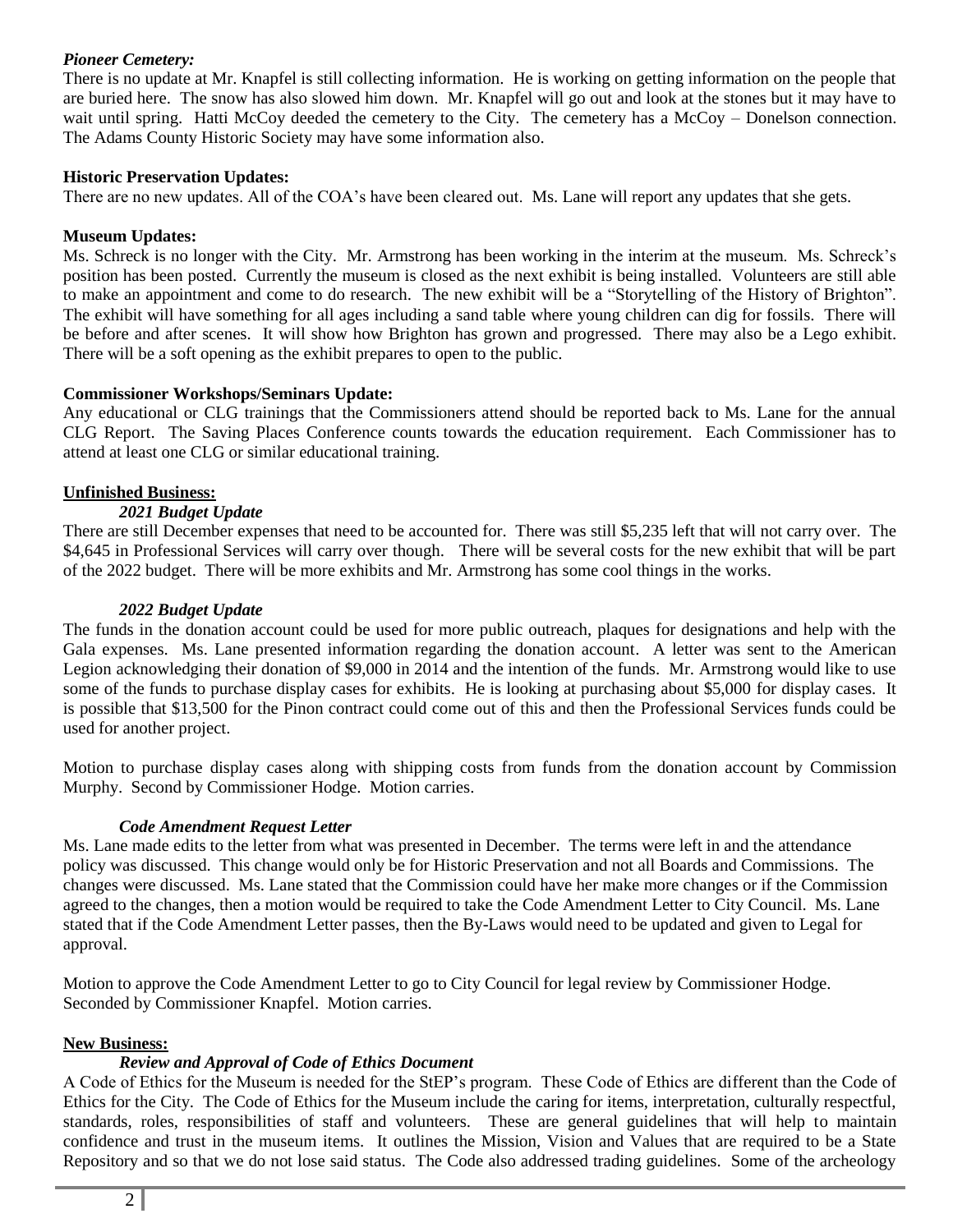collections that we have from the Foley Farm and Bromley Hishinuma Farm are actually State Repository items that we hold.

Motion to approve the Brighton City Museum Code of Ethics for 2022 by Commissioner Knapfel. Second by Commissioner Murphy. The motion carried.

### *Discussion of Virtual Meetings in the Future*

The Commission has the option of going back to virtual meetings. We do not have the ability to do a virtual meeting and live meeting at the same time. It would have to be one or the other. Because there were Commissioners missing tonight, it was decided to table the discussion to the February meeting.

## *2022 Events Calendar Discussion*

May is Historic Preservation month. The Gala would be held on May 28<sup>th</sup> from 6:00 pm to 11:00 pm. The last Gala was held in 2017. Details of the event need to be discussed and finalized. Members of the Commission need to be involved in the discussion.

The first Saturday in June is Summer Fest. The Commission will have a booth. Chair Dawson would like to purchase a tent with funds from the donation account.

July 21st is the City BBQ from 5:30 – 7:00 pm. The Commission could put emphasis on the Walnut Grove area.

October – Brighton Harvest Festival in Historic Downtown.

December  $3<sup>rd</sup>$  – Winter Fest – The Commission would participate but would make changes this year. There were a lot of drinks leftover.

Downtown Spring Festival – this event will just be the businesses this year. The downtown event that has been in May or June may not happen this year.

May Brick Award – a nomination for this award is Jim Jaeger. The Brick Awards are done as part of Historic Preservation Month. This year it will be done during the Gala.

### Appoint Members to all Committees

Ms. Lane stated that the committees are COA, Demolition Sub-Committee which is mandated, Events Committee, Grants Committee, Outreach & Historic Properties Committee and Collections Committee

COA and Demolition could be the same people on both committees. Staff can send information to the Committees or it may need to go the whole Commission.

Grants Committee – this committee would work with Ms. Lane to write grants. The CLG grants are fairly easy to do.

Outreach & Historic Properties – This could be the work of the whole Commission instead of the committee. Ms. Lane would like to have each Commissioner take one property or building and work to get it nominated. Commissioner Knapfel is currently working on a nomination. Each Commissioner could research and take pictures of the building or property and present it to the Commission. This could also include oral histories, walking & digital tours, trunk shows, or other outreach. The goals of the Commission at the last planning session was outreach that was #1. Mr. Armstrong has some good ideas for the museum also. The Outreach Committee could remain but maybe take the Historic Properties out. At some point in time, the Outreach Committee could possibly transfer to Friends of the Museum.

Collections Committee – Mr. Armstrong would like to bring in some new items. Some items may need to be deaccessioned and this committee could help to do that. The Collections Committee was created at the December meeting. Commissioner Knapfel would like to be a part of this committee.

Two committees are probably the most that anyone can handle. The Demolition Committee does not meet on a regular basis.

Collections Committee – Rich Knapfel